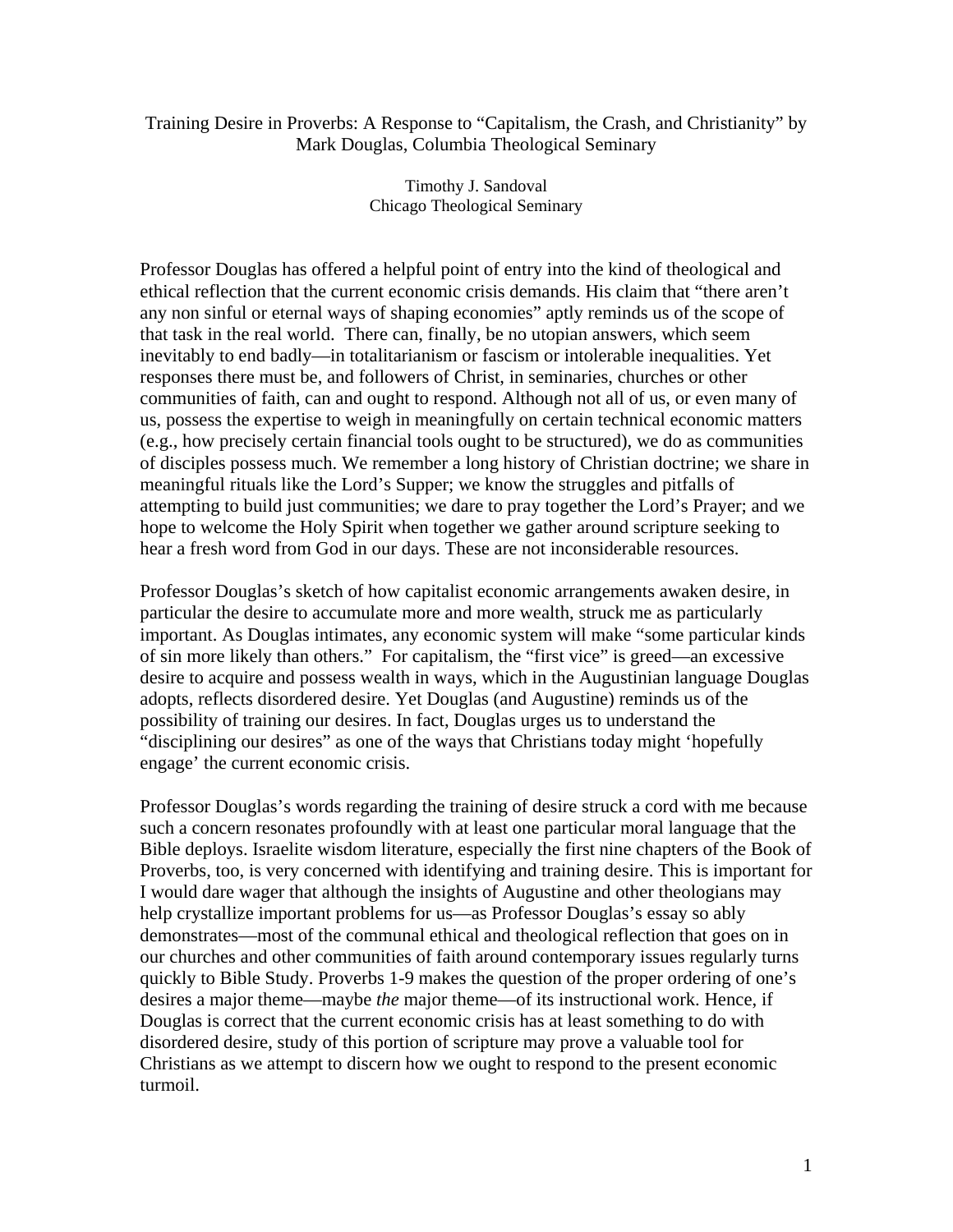The Book of Proverbs almost immediately addresses questions of desire. Already in chapter one, just after the book's introductory lines (or Prologue, to which we will return below) we read: $\frac{1}{1}$ 

 My child, if sinners entice you, do not consent. If they say, "Come with us, let us lie in wait for blood; let us wantonly ambush the innocent; like Sheol let us swallow them alive and whole, like those who go down to the Pit. We shall find all kinds of costly things; we shall fill our houses with booty. Throw in your lot among us; we will all have one purse"—my child, do not walk in their way, keep your foot from their paths; for their feet run to evil, and they hurry to shed blood. For in vain is the net baited while the bird is looking on; yet they lie in wait—to kill themselves! and set an ambush—for their own lives! Such is the end of all who are greedy for gain; it takes away the life of its possessors. (Prov. 1: 10-19 NRSV)

The rhetoric of desire, and of training desire, is evident in the first line of this passage. The teacher or instructing voice of Proverbs knows well that the one hearing these words, the addressee or student, may very well be "enticed" (1:10) by sinners. The student, however, is told to turn away from this temptation and not to "consent" (1:10) As the passage continues we learn what is potentially so desirable about the sinners' ways, what it is that might lure the addressee to the sinners' path. It is the promise of "all kinds of costly things," or "all precious wealth," in Hebrew *kol hon yaqar* (1:13).

Proverbs thus knows well that its readers know well the worth of wealth. But the problem for Proverbs here is not merely that wealth is desirable. The problem is that the sinners' (and potentially the addressee's) desire for wealth is not properly ordered. The images of lying in wait, shedding blood and ambushing innocents reveals that the sinners (and potentially the addressee) are disposed to pursue gain by any and all means, including obviously unjust violent robbing. The disordered nature of the sinners' desires is also implicit in the teaching voice's counter to the sinners' invitation. The sinners promise the addressee "all precious wealth." Yet the instructing voice says what they truly offer is nothing other than a "greedy" quest for "gain" (v. 19). It is this inordinate desire for gain—the robbers are ready to kill for wealth—that the instructing voice ironically claims will lead to the sinners' own "death."

One implication of this ironic language about "death" seems to be that the sinners believed their pursuit of wealth would produce something worthwhile, something like "life." And in this particular belief they may have not been far from the truth, since for the sages who composed the book of Proverbs it does seem that a rightly regulated desire for gain, one that is subordinated to, or properly ordered under, a quest for other (non material) "goods," can contribute to something like a full and abundant life. Indeed Proverbs knows that a good and flourishing life requires a certain degree of material prosperity. The sinners' error is in placing the pursuit of wealth first. For the sages, by contrast, the highest good—that which should most fundamentally form the object of one's desires—is Wisdom.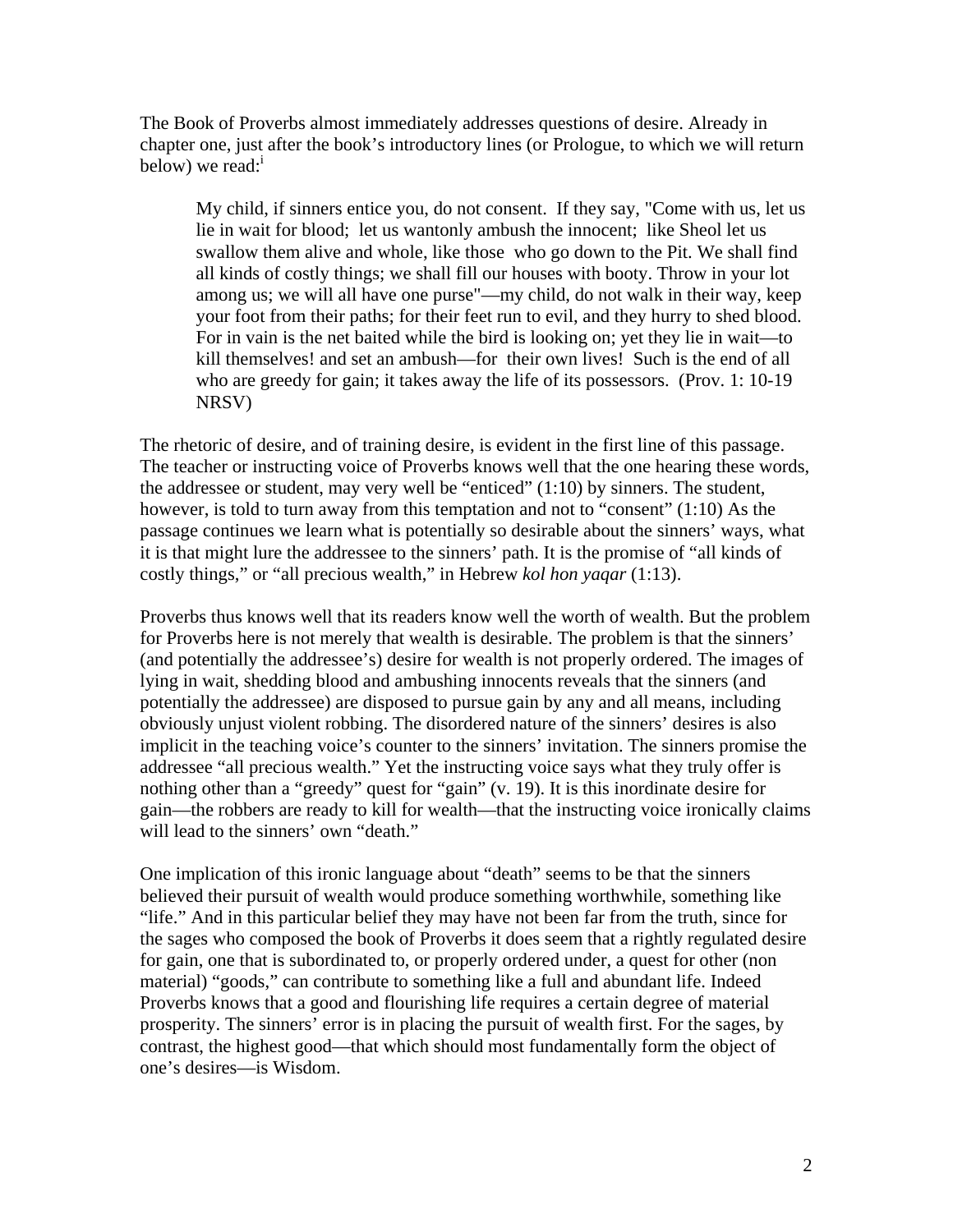We can, in fact, see how the teaching voice in the rest of Prov. 1-9, via the poetic language of instruction, seeks to properly (re)order the addressee's desires. It is not wealth and its pursuits that should primarily occupy the student's attention, but the acquisition of Wisdom. Thus the next time the rhetoric of wealth is deployed in Proverbs it functions not to highlight the importance of material gain, but to figure the desirability of wisdom. In Prov. 2: 1-5, after exhorting "my child" to "treasure up" instruction (v. 1), the teaching voice tells the addressee:

 If you seek it [wisdom] like silver, And search for it as for hidden treasures- Then you will understand fear of the Lord and find the knowledge of God. (NRSV)

Here the instructing voice compares the value of wisdom (or insight and understanding both synonyms for wisdom) to the worth of silver and hidden treasures. Wisdom, the student needs to understand, is as desirable as any precious metal.

In Proverbs 3, however, the instructing voice does not simply liken wisdom's worth to the value of material wealth, but explicitly tells the addressee that wisdom, now personified as a woman, is *better than* precious metals and in fact *better than* any precious item, whether it be jewels or riches, or even non material goods like "long life" or social standing ("honor").

 For her [Wisdom's] income is better than silver, and her revenue better than gold. She is more precious than jewels, And nothing you desire can compare with her. Long life is in her right hand; In her left hand are riches and honor. (NRSV; Prov. 3:14-16)

Proverbs 4:7 also attempts to train the addressee's desires by insisting that one use whatever resources may be at hand in order to acquire wisdom.

The beginning of wisdom is this: Get wisdom, And whatever else you get, get insight. (NRSV)

Although here the NRSV speaks of "getting" wisdom, the Hebrew idiom that underlies the translation is an economic one. It points to the practice of economic exchange, of buying and selling, and would be better rendered something like: "The beginning of wisdom is this: buy wisdom, and in exchange for all your possessions, buy insight." The point: Wisdom is so valuable that one should use all of ones resources to acquire it.<sup>ii</sup>

The next time Proverbs speaks of the value of wisdom in terms of wealth is Prov. 8: 10- 11. Here the student of wisdom is commanded to: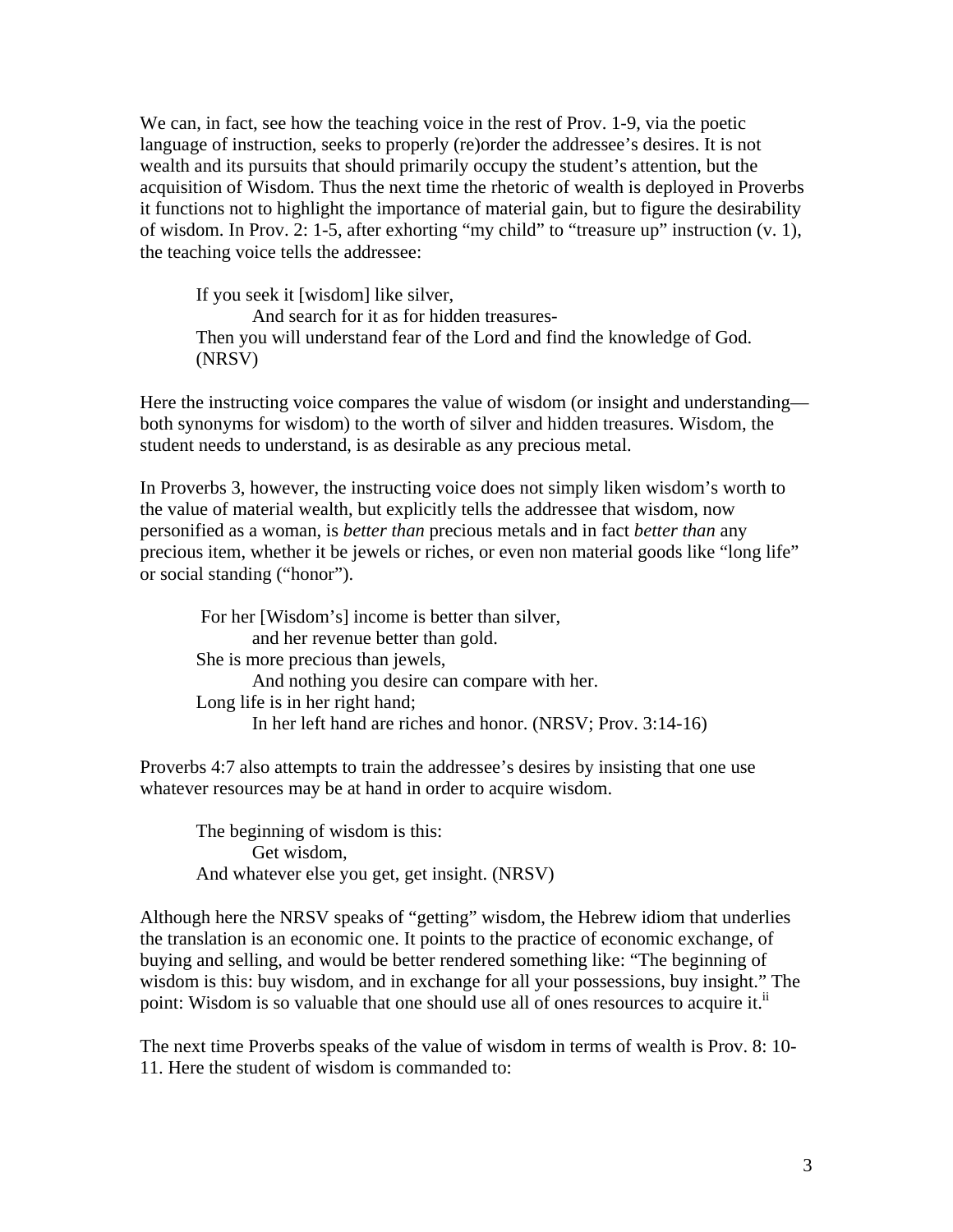Take my instruction instead of silver, and knowledge rather than choice gold, for wisdom is better than jewels and all that you may desire cannot compare with her. (NRSV)

This language of value and desire is by now familiar to the addressee and in fact recalls explicitly 3:14-16. But it is slightly different as well. First, whereas in earlier verses it was the teacher's voice that we heard speaking of the value of Woman Wisdom, now it is Wisdom herself who speaks. In addition, in 8:10, her rhetoric is more pointed than the NRSV rendering suggests. Rather than saying "Take may instruction instead of silver" she says literarily, and perhaps more urgently, "Take may instruction, not silver."

We can thus up to this point trace a progression in how Proverbs attempts to (re)order or train the addressee's primary desires—away from the pursuit of wealth and toward the quest for wisdom. Wisdom, the teaching voice first made clear, is valuable *like* precious metals. We next learned, however, that wisdom is not only desirable like precious metals, it is "better than," even *more valuable* than anything the hearer might desire. This was followed by the claim that one ought to *use whatever possessions one has* in order to "buy" or acquire wisdom, so much greater is the worth of this 'good' than material goods. Finally personified Wisdom herself, in an urgent tone, commands the addressee to acquire wisdom, again because she/it is so much more valuable than anything one might desire.

After all this, Woman Wisdom in 8:18 speaks one last time of her own value in terms, at least in part, of material wealth.

 Riches and honor are with me, Enduring wealth and prosperity.

Here Wisdom speaks of her own desirability by claiming to possess both riches and "enduring wealth" as well as honor and "prosperity"). Presumably the one who acquires Wisdom will acquire Wisdom's wealth as well. Yet what is this enduring wealth that wisdom offers? To answer that question we need to detour back to the beginning of Proverbs, and ask first about the *content* of the wisdom that Proverbs values so highly in terms of material riches and which the teaching voice claims ought to be the object of one's highest desire?

Proverbs 1-9 actually provides few concrete suggestions as to the precise content of the wisdom of which it speaks. Yet we do receive a strong clue as to what this wisdom consists in the opening lines of the book, in its "Prologue." Proverbs 1: 2-6 reads:

 For learning about wisdom and instruction, for understanding words of insight, for gaining instruction in wise dealing, righteousness, justice, and equity; to teach shrewdness to the simple,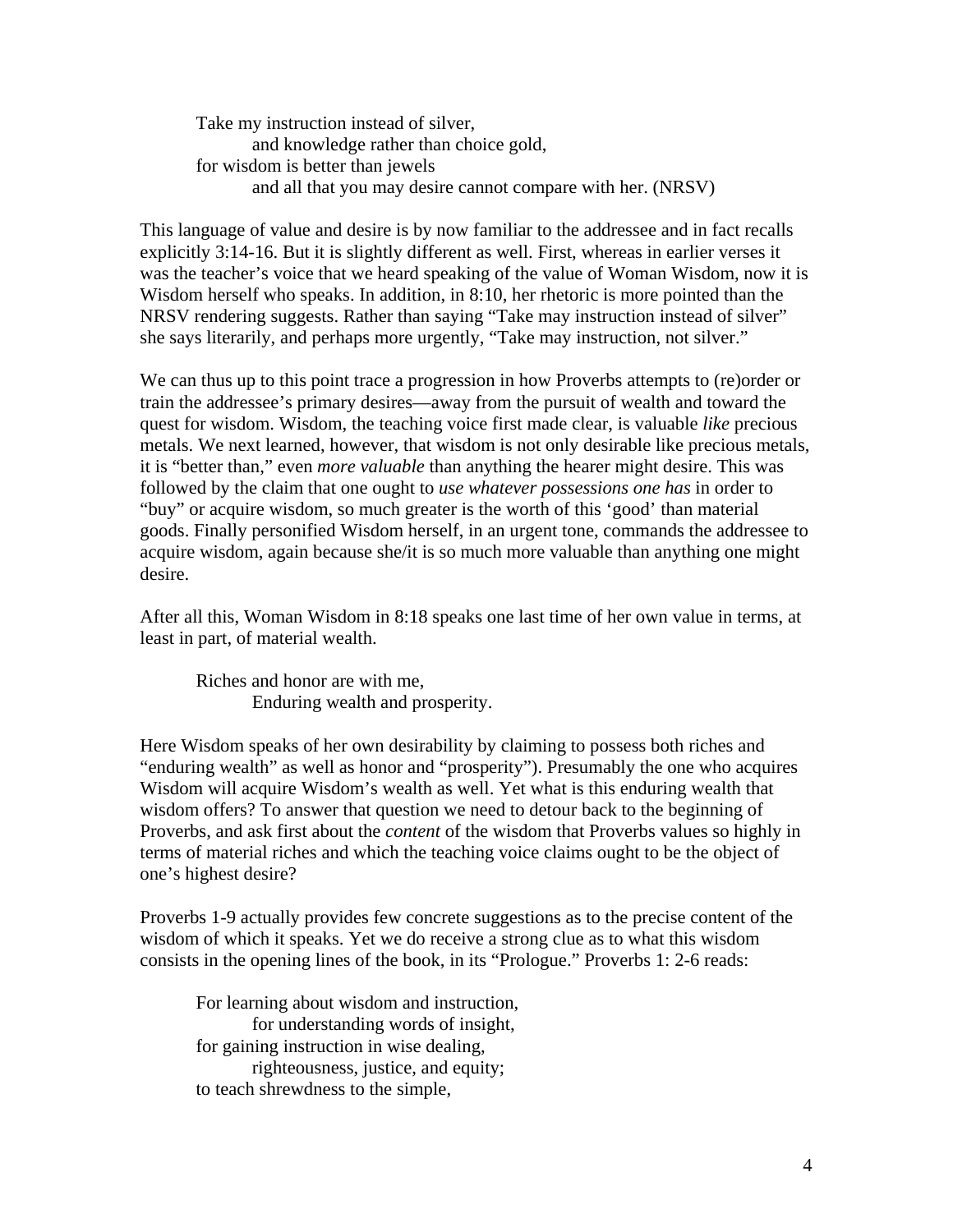knowledge and prudence to the young— Let the wise also hear and gain in learning, and the discerning acquire skill, to understand a proverb and a figure, the words of the wise and their riddles. (NRSV)

Verses 5-6 of this opening passage tell us that the book's instruction will be offered to us in a poetic idiom, which like tropes (e.g., proverbs), figures and riddles, will require a bit of 'wise reading' to understand. Indeed we have already seen how the book values wisdom by metaphorically comparing its worth to the worth of material riches as well as how it employs the literary technique of personification in figuring wisdom as a woman. Verses 2-4, by contrast, sketch the broad purposes that Proverbs itself claims it is designed to accomplish. Verse two in particular indicates that Proverbs is at least in part concerned to instill what I call intellectual virtues. It is "for learning about wisdom and instruction" and "understanding words of insight." According to v. 4, the book also hopes to instill in the addressee what I call practical virtues. It is designed "to teach shrewdness" and "knowledge and prudence."

The poetic structure of these initial lines, however, reveals that verse three stands at the pinnacle of the Prologue.<sup>iii</sup> This literary structure in turn suggests that the virtues which this line highlights will hold pride of place in Proverbs' teaching about wisdom. However rather than underscoring intellectual or practical virtues, v. 3 speaks of gaining instruction in "wise dealing," which the text immediately defines as "righteousness, justice, and equity," or *mishpat*, *zedek* and *meysharim*. These terms, especially the first two, *mishpat* and *zedek*, are well known from the biblical tradition's discourse of social justice (e.g., Deut. 16: 19-20; Amos 4:4-5; Isaiah 1:10-20). For Proverbs, to acquire wisdom, is thus to have properly directed one's desires toward the acquisition of particular kinds of virtues, of which social virtue or social justice is primary.

Yet what precisely the content of this social virtue is, which Proverbs values so highly, is still not obvious. Simply because the book deploys the rhetoric of social justice known from the prophets (and elsewhere) does not mean that the sages who composed Proverbs meant the same thing by social justice as did Amos or Isaiah. Although as we said Proverbs 1-9 does not put much meat on the bone of wisdom, the following chapters in Proverbs (10-31) do begin to fill in the gaps about what the book means by social virtue.

As it turns out, Proverbs' conception of social justice is broadly similar to what one finds in other parts of the Hebrew canon. Thus, for instance, Proverbs reveals a deep concern that the wise person show compassion to the poor and vulnerable (14:31; 15:25; 17:5; 21:13; 22:9; 23: 10-11; 28:27; ). The sages likewise highlight the importance of protecting the poor's rights in the legal realm  $(22:22; 29:7)$  as well as the responsibility kings, or other political elites, to insure a minimal degree of social justice in their realms (16:12; 25: 4-5; 28:16; 29:4, 14; 31:8-9). Proverbs, too, stresses the need for honesty in economic dealings, particularly the importance of accurate weights and measures (11:1; 16; 11; 20:10; 20:23). The sages, however, also more subtly speak of the strength, and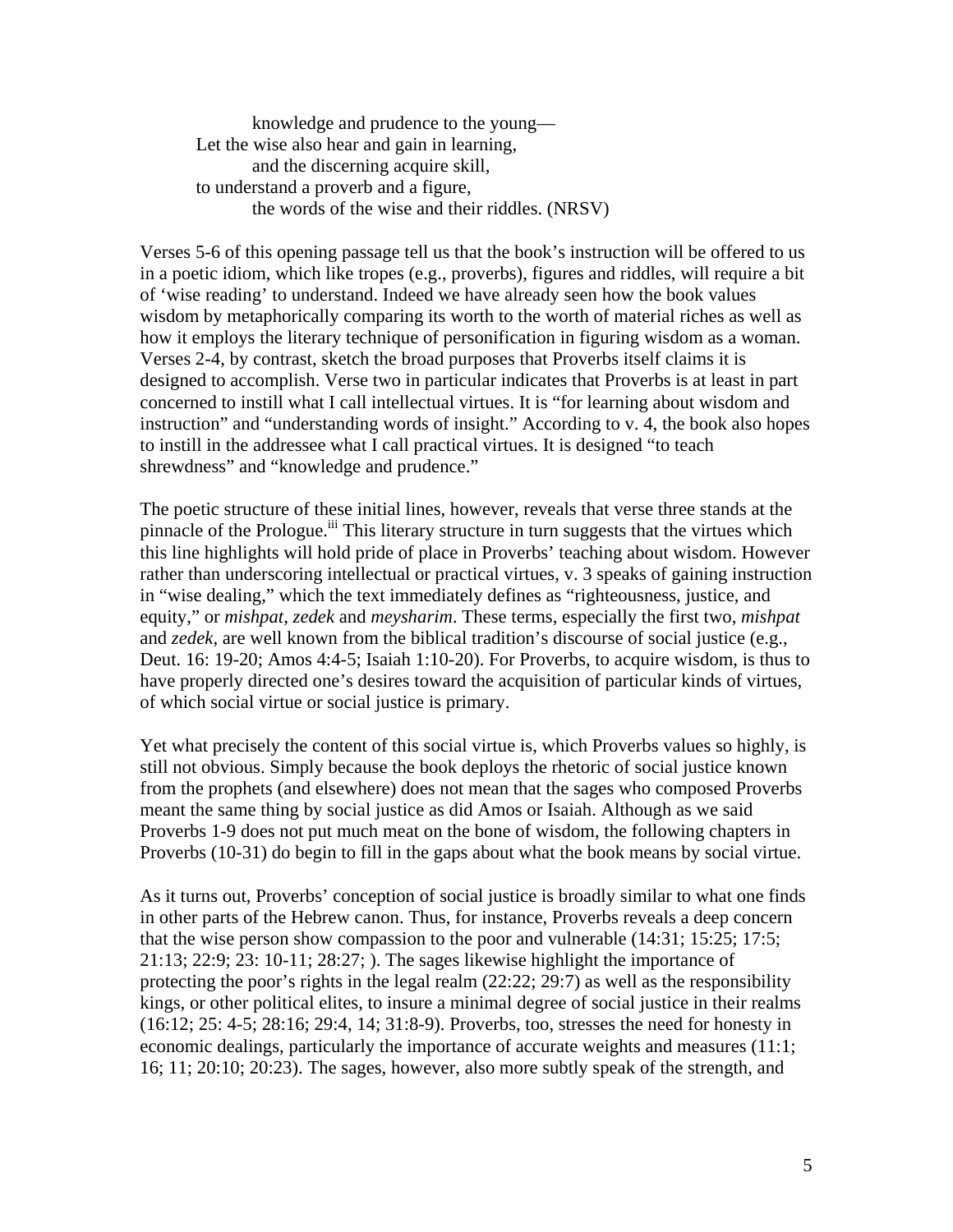thus the value of, ties of kinship and community over the comparatively weak social ties that wealth produces (14:20-21; 17:17; 18:24; 19:4, 6-7; 27:10).

Having clarified some of the content of the wisdom Proverbs claims should form the highest object of one's desires, we can thus now say more clearly what the "enduring wealth" or *hon 'ateq* that Wisdom holds is. Most importantly we need to recognize that Wisdom's claim to possess "enduring wealth" is in a real sense a direct response to the sinners' promise of "precious wealth" in 1:13. The sinners enticed the addressee with the hope of acquiring *hon yaqar*. Now Wisdom promises *hon 'ateq*. Wisdom's "*enduring* wealth," however, is not the same as the *precious*, material riches the sinners offer. It is rather a figurative wealth, which the possession of wisdom's virtues provides.

Two specific aspects of the texts suggest this. First, we noted that the Prologue tells the reader at the outset of the book that its teaching is going to involve some figurative dimensions. The book itself thus both cautions its readers against understanding wisdom's rewards in an overly literalistic fashion and warrants efforts to read beneath the text's surface.

Yet despite this direction from the Prologue, many commentators understand Proverbs teaching about wealth in what appears to be overly literalistic terms. Wisdom is associated with good things, including riches, and so the text surely means that the one who lives a life of wisdom is promised material prosperity as well, or so the logic goes. Proverbs thus is seen by some as a kind of simple guide to success or prosperity. In fact, some interpreters who work out of this general understanding of Proverbs render 1:3a, not as the NRSV does, "for gaining instruction in *wise dealing*," but more along the lines of the NJPS's translation, "for acquiring the discipline for *success*" (NJPS).<sup>iv</sup>

Yet understanding wisdom's "enduring wealth" to be the figurative wealth of acquired virtue is not solely dependent on reading after the Prologue's direction. It is also suggested by the term in 8:18 that immediately follows the words *hon 'ateq*. Wisdom possesses not merely "enduring wealth" but what the NRSV renders as "prosperity." What is this prosperity? Does it, for example, connote primarily a high level of economic well being and thus perhaps support the view that Proverbs is largely a guide to prosperity?

The term in 8:18, interestingly, is not the same word one finds in 1:3a, which the NJPS renders as "success." In fact, it is not one of the usual terms used in the Bible for success or prosperity. Quite to the contrary it is *tsedekah*, a word that is regularly translated justice or righteousness, as it always is two verses later in 8:20. *Tsedekah*, of course, is etymologically related to, and recalls, the *zedek* of Proverbs' Prologue (1:3) and hence belongs to that broader biblical teaching about social justice. The "enduring wealth" that Wisdom possesses thus has fundamentally to do with *tsedekah*—justice or social virtue. It is precisely this sort of virtue that is of lasting worth and stands in contrast to the value of (impermanent) material goods.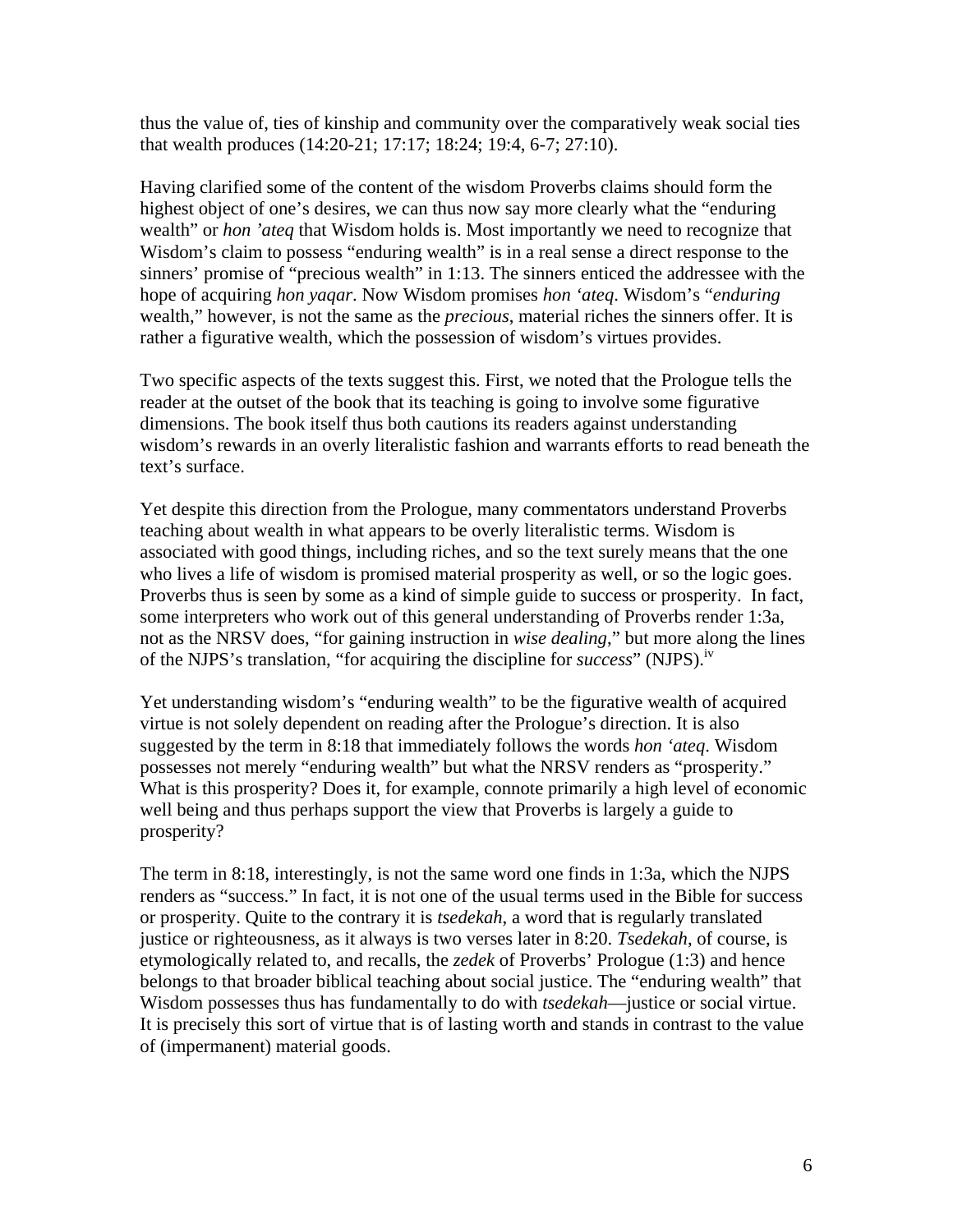Another ancient Jewish sage, Jesus of Nazareth, took a similar view regarding the desirability of certain virtues and dispositions over material wealth when he taught his followers:

Do not store up for yourselves treasures on earth, where moth and rust consume and where thieves break in and steal; but store up for yourselves treasures in heaven, where neither moth nor rust consumes and where thieves do not break in and steal. For where your treasure is, there your heart will be also. (Matt. 6:19-21)

The wisdom tradition of Proverbs thus attempts to train desire in a manner analogous, perhaps, to the sort of training of our own desires that Professor Douglas suggests might be a part of a Christian response to the current economic crisis. Careful study of Proverbs can thus potentially serve churches and communities of faith as a valuable entry point into reflection on the current economic crisis. Or more to the point, reading Proverbs 1-9 in the midst of economic turmoil can help us begin an examination of the nature of our own desires, or the location of our heart, as Matthew puts it.

In these difficult economic days there will likely be more and more in our midst who have lost jobs and homes and who suffer poverty and economic hardship. As Professor Douglas notes in such times, as always, disciples of Jesus are called to "attend to the poor and oppressed" and to "support the pursuit of justice." The sages who composed Proverbs and placed a premium on the wisdom of social virtue would no doubt urge the same.

Yet, for especially those of us who experience the economic downturn more as an inconvenience than as a disaster, it may be that we are being called to consider afresh where our hearts lie, how our desires may be disordered. Indeed we may be being called to ask how our broader economic arrangements and institutions reflect our disordered desires and how we might support the transformation of these realms in the direction of greater justice and social virtue, as both the ancient sages of Proverbs and Professor Douglas invite.

Questions for Discussion:

 1. Do you agree with Proverbs that the pursuit of wisdom, especially social virtue, ought to take precedence over the pursuit of material goods? Why or Why not? What might social virtue "buy" that money cannot? Why are such products of social virtue so valuable?

2. Proverbs speaks of social virtue and justice largely in terms of showing kindness to the poor and insisting on honest economic practices. Is this a sufficient economic ethic for our day? Why or why not? What might be lacking or inadequate in the proverbial vision of social justice?